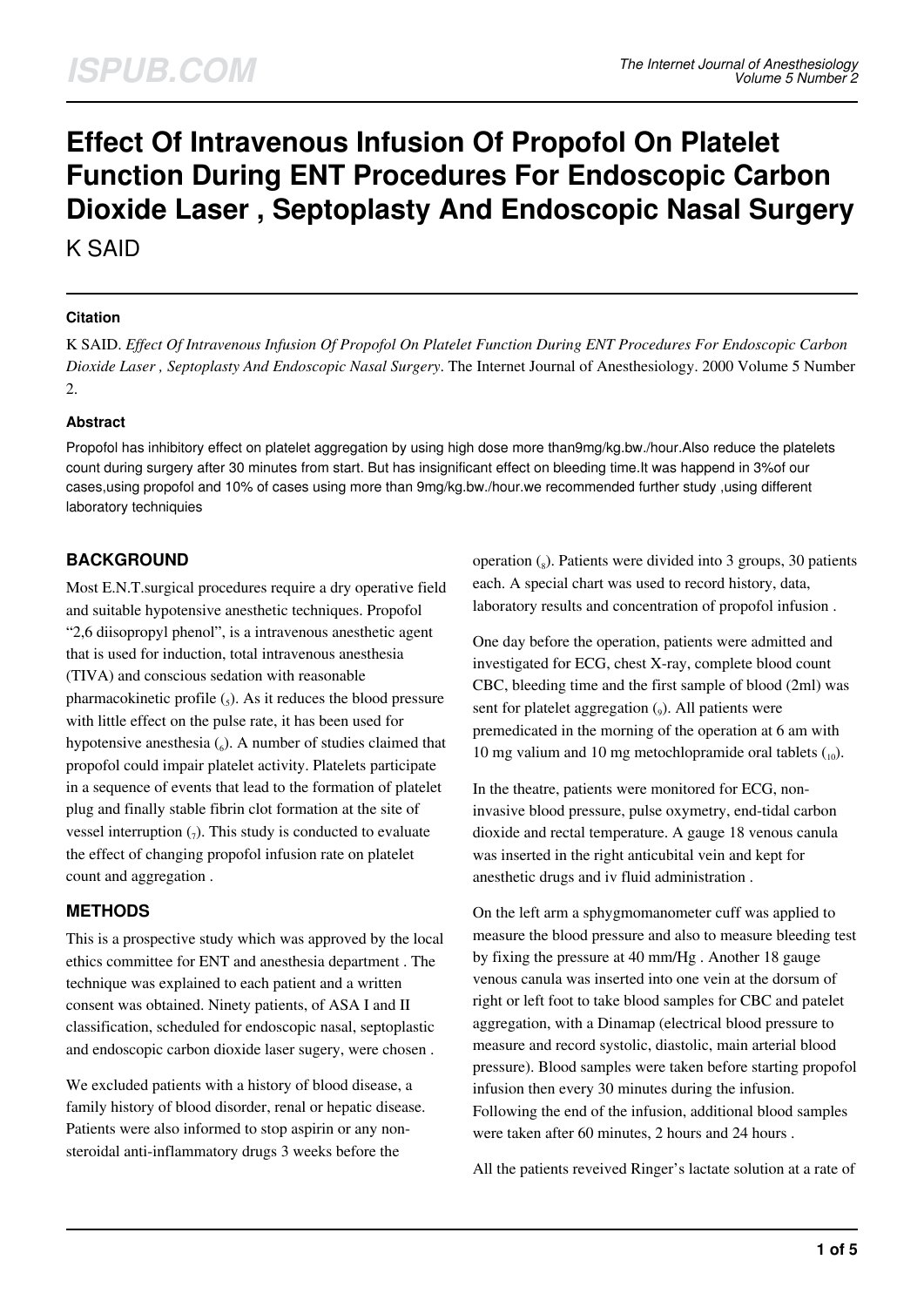8-10 ml/min  $\binom{11}{11}$ . Anesthesia was induced in all patients using fentanyl 1mcg/kg iv bolus , followed by sodium thiopental 5mg/kg by slow iv injection and then succinylcholine 1mg/kg iv. An oral endotracheal tube was inserted after mask ventilation with 4-2 oxygen-air mixture. Anesthesia was maintained with isoflurane 1.5 % concentration and propofol iv drip, spontanous +/- assistance ventilation.

Patients were divided into three groups , the first group, 30 patients, with propofol infusion rate at 2-5mg/kg/hr., the second group, 30 patients, at 6-8mg/kg/hr. and the third group at 9-12mg/kg/hr. Propofol infusion rate was titrated according to blood pressure, heart rate, length of the operation, and end-tidal carbon dioxide  $\binom{1}{12}$ . At the end of the operation, propofol as well as other anesthetic agents were stopped , 100% oxygen was administered and the patient was extubated. Postoperative analgesia was achieved using pethidine 1mg/kg bw on demand for the first 24 hours after the operation .

The duration of the surgery was between 45 min to 90 min, position of the head was 30 degrees. All patients were done in the same room by the same nurse, surgeon and assistants. We also used standard back socket of xylocain 2% in adrenaline 1:200\*10^3( $_{13}$ ). All patients were selected to avioid any obesity (54-96 kg) age between 18-57 years, sex 18 female vrs. 72 male, different nationalities between Asia and Africa most with middle class people and middle class education.

The study was performed between January 2000 and end of January 2001 for the duration of 13 months, Location was the Rumailla Hospital Doha Qatar.

## **RESULTS**

Clinical results showed that most of the pateints in group 2 and 3 were hypotensive while group 1 showed a minor change of BP of about –10%.

Clinicaly the surgeon was unhappy with only 3 patients (2male-1 female) because of oozing of blood during the surgery(from 3rd high dose group).

Increasing the dose in 30% to an upper limit >9 mg/kg/h had an effect on bleeding time (increase of about 30 sec) and platet count (decrease of about 20000) for the duration of 60 min.

Also when we reached the level with the propofol infusion

of 12 mg /kg /h the inhibition of platlet aggregation curve appeared like the asprin curve  $_{14}$ ) in other studies. This explains why oozing was increased from the wound. This was accompanied by a reduction of the number of platelts in circulation and a reduction of the heamoglobin count.

3 patients of the third group (10%) showed acute changes and inhibiton of the aggregation curve and platelet count (87500 below the first reading).

#### **Figure 1**

Figure 1: Aggregation curve



Platelet count and hemoglobin was back to normal after 24 hours.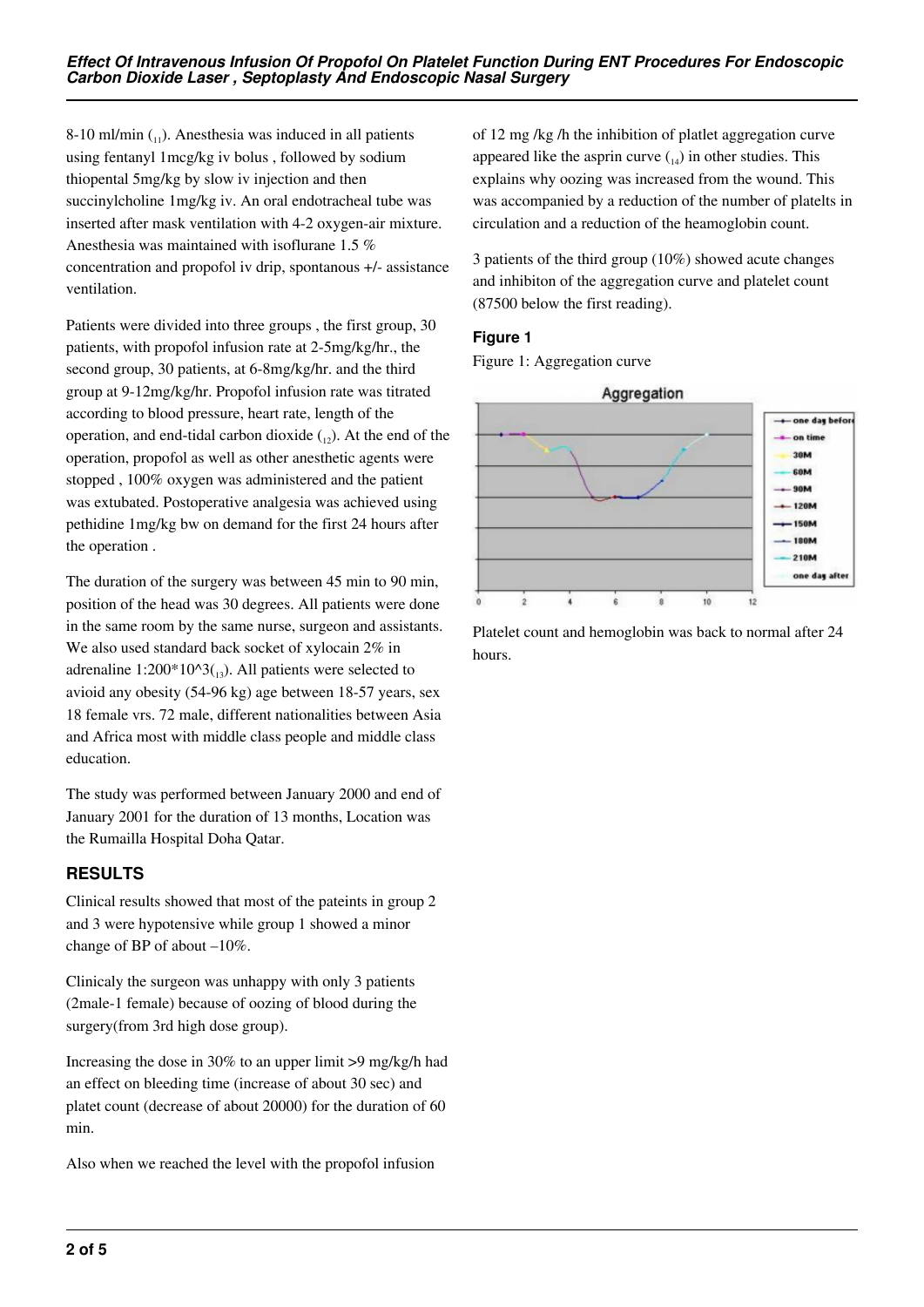*Effect Of Intravenous Infusion Of Propofol On Platelet Function During ENT Procedures For Endoscopic Carbon Dioxide Laser , Septoplasty And Endoscopic Nasal Surgery*

#### **Figure 2**

Figure 2: Platelet counts



## **Figure 3**

Figure 3: Hemoglobin count



Bleeding time did not significantly change during surgery or after 24 hours.

## **Figure 4**

Figure 4: Bleeding times



Propofol measured in the circulation was between 4-9 microgram /ml and completely dissapeared from the circulation after 2 hours from ending the infusion. We used a chromatography analysis  $_{15}$ ).

#### **Figure 5**

Figure 5: Laboratory measurements



## **Figure 6**

Table 1: Laboratory measurements

|                   | Platelets | Hg   | Bleeding<br>time | Plate. Aggreg |
|-------------------|-----------|------|------------------|---------------|
| one day<br>before | 310       | 14.7 | 275              | 100           |
| on time           | 310       | 14.2 | 275              | 100           |
| 30M               | 289       | 14.1 | 275              | 90            |
| 60M               | 282       | 14.1 | 280              | 90            |
| 90M               | 285       | 14   | 285              | 50            |
| 120M              | 285       | 14   | 285              | 50            |
| 150M              | 285       | 14   | 285              | 50            |
| 180M              | 285       | 14   | 285              | 60            |
| 210M              | 308       | 14.5 | 275              | 90            |
|                   |           |      |                  |               |
| one day after     | 310       | 15   | 270              | 100           |

## **DISCUSSION**

Platelets participate in the sequence of events that lead to the formation of platelets plug and finally stable fibrin clot formation on the site of vessel interuption  $\binom{16}{16}$ .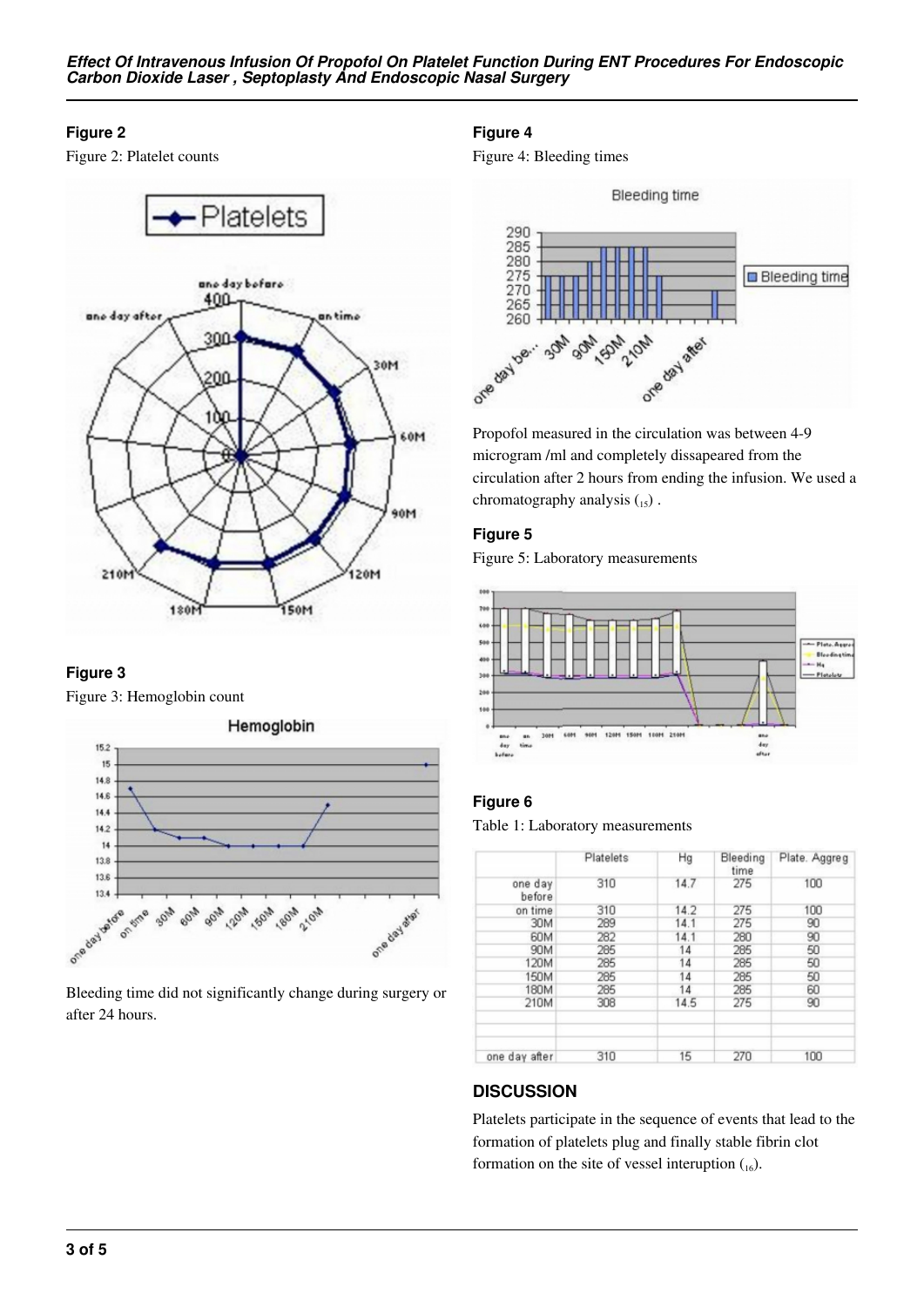We chose to measure the adhesion with bleeding times by Levy's (Simplate) method in wich the normal bleeding time is between 3- 9 minutes using a special double plate knife and special filter paper and measuring a skin area about 2 square inch below the left hypocubital fossa after fixation of the sphygmometer to 40 mm Hg during tests. This was done under anethesia to avoid any pain $_{17}$ ).

To measure the aggregation clinically we used

#### CBC

Platelet count in vivo by using photocell electronic method.

In vitro we measured platelet aggregation by transmission of light through stirred platelets, rich in plasma with adding A.D.P (Adenosine Diphosphate) and recording a curve. This curve was compared with the basic one (one day before) and the basic line for each sample using a spectrometer curve.

Our study included 90 patients

We predict that if we increase the time and number of patients and sugery we will find more changes in platelet count and more inhibition of platelet aggregation. We base these hypothesis on the following:

a study by Aoki et al in Japan: Propofol inhibited platelet aggregation if it exceeded 5 mg/kg/ hour  $\binom{18}{18}$ .

a study by Del Cruz etal Malasia – Spain: He found Propofol to reduce the platelet activity in whole blood in vitro $_{19}$ ).

a study by Kyto University Japan about the composition of propofol eg. soya bean oil, purified egg phosphate glycerin: They found no effect by these compounds on platlet activity and the only effect arised from the phenyle group in propofol $_{(20)}$ .

Some study showed that using propofol in low doses increased platelet aggregation  $\binom{1}{2}$ . Another study concluded no change in platelet aggregation or bleeding time or platlet count  $\binom{2}{2}$ .

# **CONCLUSION**

Propofol has an inhibitory effect on platelet aggregation when using high doses of more than 9mg/kg/hour. It also reduced the platelet count during surgery after 30 minutes. The effects on bleeding times were insignificant even in high doses.

Changes occured in 3% of our study and in 10% of the group using high doses of propofol. We recommend further studies on a large number of patients and using different laboratory techniques.

## **ACKNOWLEDGEMENT:**

We thank H.G.H for supporting us to finish this study and Dr. Abdulhafiz Chairman of the Anethesia Dept for his encouragement Dr. M Osman Biochemist Lab, staff of OT Rumella Hospital S.Waffa, tech Naser, Seleem, Aicha, Typest Anilla.

#### **References**

- 1. Anesthesiology 1999 (5) 1361-9
- 2. Pharmacotherapy 1997, 17 (6) 1331-7
- 3. www.Anesthesiology.grouche.med.yale.edu
- 4. www.gasnet.org

5. www.baxter.com/propofol baxter health care Co-operation study between 1995-2000 6. Prof.U.Graundmann , M. UTH Acta Anesthesiol. Scand 1998

- 7. www.ncbi.nlm.nih.gov-----medline------
- 8. Muller Anesthesia vol 1 premedication edd 1996,
- Anesthesist 48 (11) : 807-12 1999 nov
- 9. Emmanuel .C Besa Hematology textbook.
- 10. Ferrari L.R , Donlon JV Anesth Analg 1992 75:351-4
- 11. Shaffer S. Anesthesiology 1991 74:53-63
- 12. Morgan Textbook of Anesthesia edd 1999
- 13. Endoscopy 32(3):233-8 2000 , Pharmacol 128 (7) :
- 1538-44 1999
- 14. Patricia M. Catalano Hematology text book
- 15. Fujita -a hig uchi -j- nagai-T Anesth Analg 2000 June 90
- 16. Clinical Chemical pathology and applied hematology Prof Ali Khalifa 2000 Cairo Centre. Pharmacology P.
- shaaban part 1 year 2000, Cairo
- 17. Simplate

18. Anesthesiology 1998 Feb 62-70 , Japan By Tabushi Y. Shibata -Dept of Anaesthesia Nagahama , Anaesthesiology 1998 Feb 6270

- 19. Anaesth-Analg 1997 apr. 84.919 21
- 20. Anesthesiolgy 1999 Nov 91 by Kyto Uni. Japan
- 21. Acta Anethesia Scan 1999, 43
- 22. Anesthesiolgy 1988 43 supple: 97-100 , Clinical Trial. Gast. 2000, 95, 1476-9